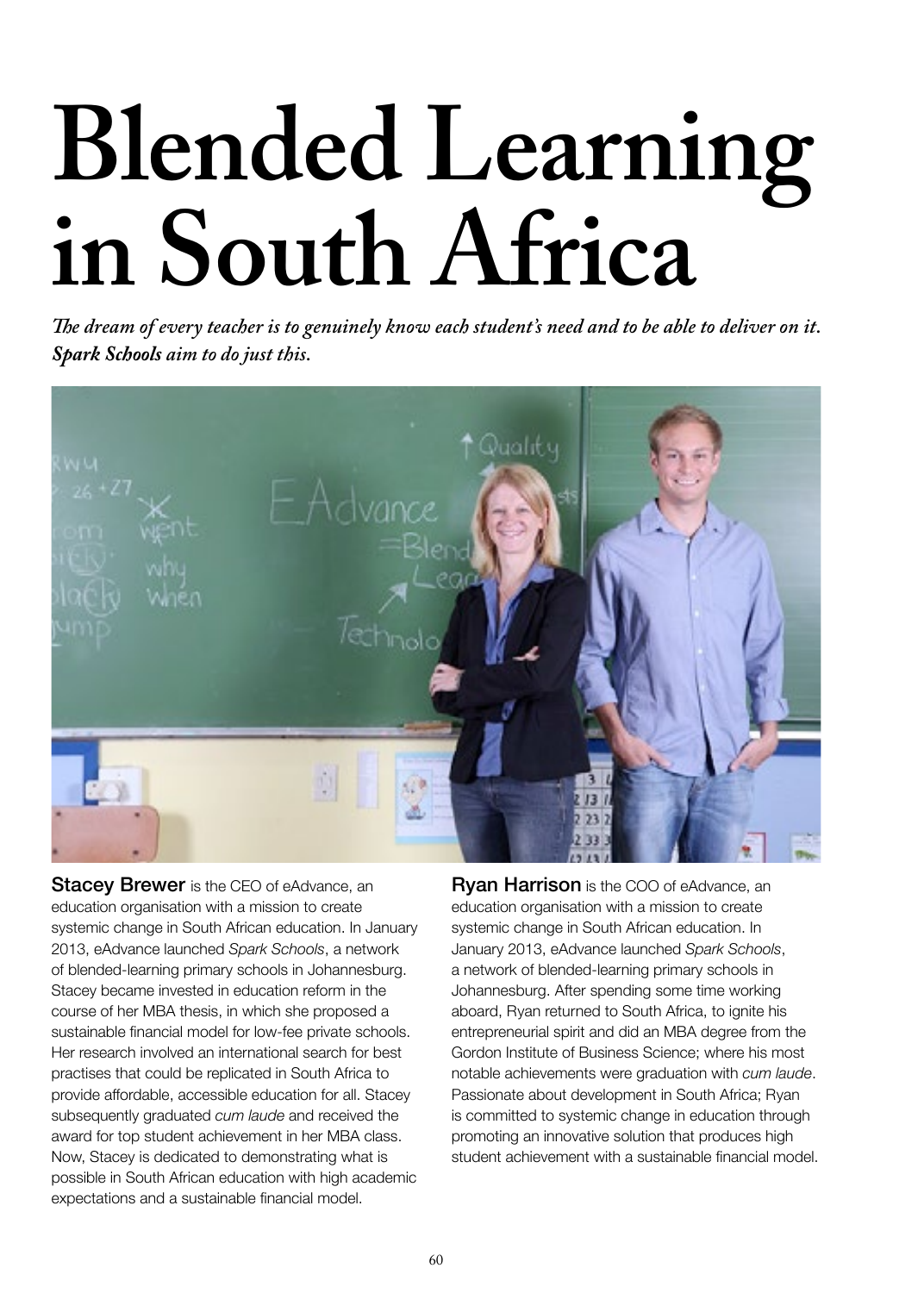# **Introduction: Finding the Model**

South Africa needs a sustainable, low cost education model, delivering high quality education which is scalable across the country. *Spark Schools* has emerged due to this need. A hybrid of a business and an academic model is what makes *Spark Schools* a sustainable, scalable market-based solution.

Before launching *Spark Schools*, research was conducted to develop a financial model to underpin the sustainability of affordable private schools in South Africa.<sup>1</sup>

Affordability was considered on the basis of "the cost the country could afford". Private schooling by its very nature could not be free; however, it could be made more accessible to a larger group of the population. Thus, while affordable is a relatively loaded term, affordability at scale was considered to be about R12 000 per *annum*, approximately the same that a non-fee paying government school received. Furthermore while the model had to be an affordable private schooling solution; it was imperative that the model was also transferable to the state system in an effort to provide wider applicability as well as a viable platform for future cooperation with the state.

Key findings in the research showed that the total cost to educate a child, in current affordable private schools, is high, even if school fees are moderate. An average cost of R22 091 per annum to educate was found across the interviewed schools. However, school fees would only cover 51% of the costs. Other forms of revenue like donations contributed 20.3%, government subsides contributed 19.6% and then other revenue generating options contributed 9.1% to cover operating costs. It was evident that current

*!e eAdvance Management Company provides centralised business functions such as procurement and "nancial management. It also provides specialised education services such as curriculum development and educator development.*

affordable private schools are made "affordable" not through innovation in the education model but rather reliant on other sources of revenue, other than school fees.

Research was then conducted further a field to other networks of low fee private schools in Africa and India to investigate how these schools were able to be affordable.

Again, no innovation was found in terms of the education model to make it affordable. The networks of low fee private schools in Africa have emerged due to the need of providing access to education. The education model is a "school in a box"2 model with very basic resources, therefore keeping operational costs at a minimum. This "school in the box" model allows for a high replication which results in economies of scale and hence a reduction in overall operational costs.

The emergence of low fee private schools in India is due to the need to provide access to English education. South Africa and India face different financial constraints. The majority of South African schools are perceived as 'break-even' schools to ensure that they consistently attract donor funding. However, in India, the affordable private schools are profit-making organisations. Initially, it would be assumed that the South African schools would be profitable due to the diversification of revenue sources versus the Indian concentration of revenue on one source. The schools in India are made affordable through paying teachers a low salary and increasing the number of children in a class.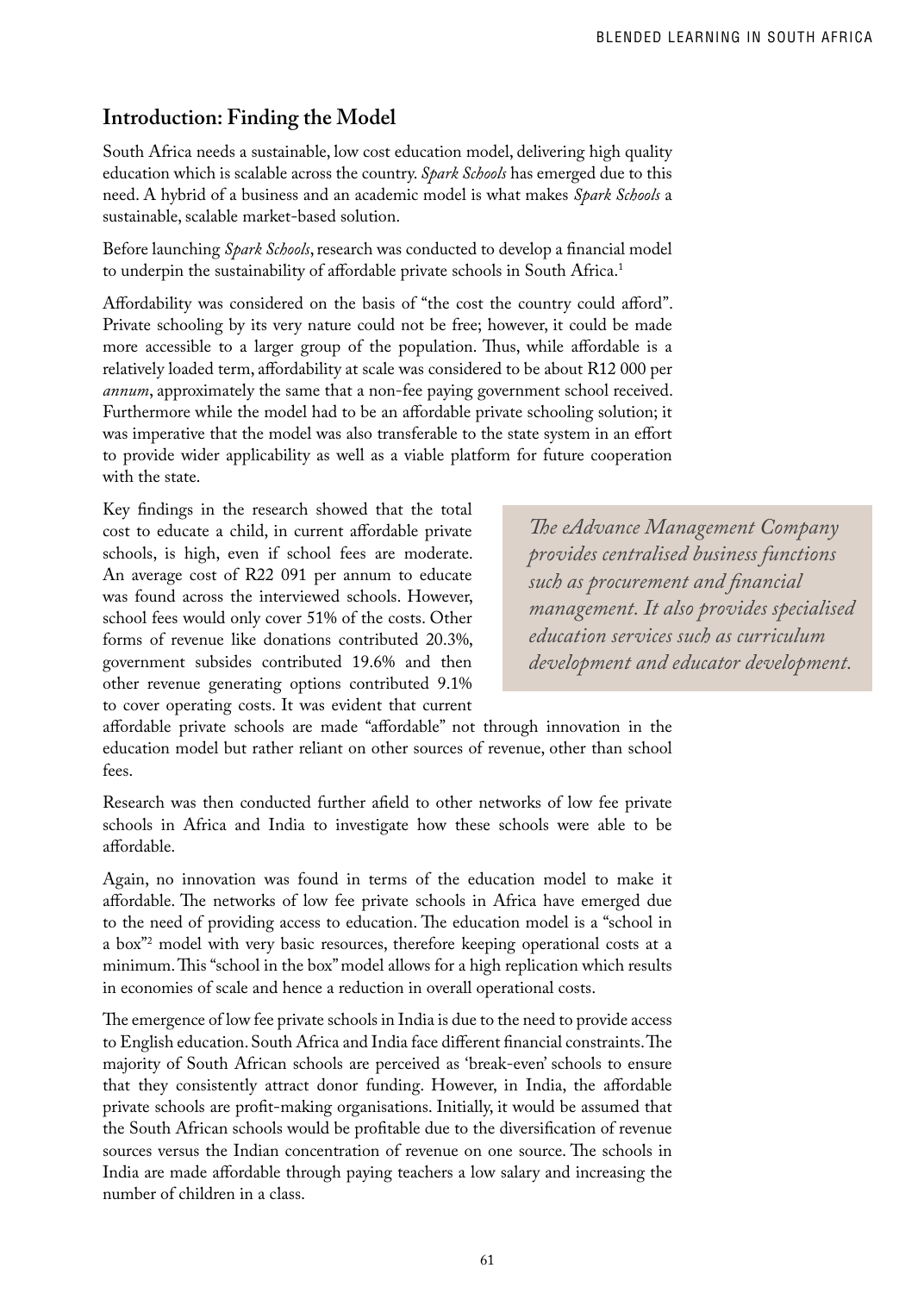Education at *Spark Schools* is made affordable through innovation in cost reduction. This is fostered in the school's 'blended' education' model and the use of centralised business functions. Cost reduction innovation is promoted through generating operational efficiencies at eAdvance Management Company. The eAdvance Management Company provides centralised business functions such as procurement and financial management. It also provides specialised education services such as curriculum development and educator development. The blended model allows the freedom to design new school models by loosening the constraints<sup>3</sup> found in traditional schools.

The blended learning model is a combination of classroom teaching and online educational technology, designed to meet the specific needs of each student. This combination allows for individualised learning and accelerated learning. *Spark Schools* acknowledge that teachers are heavily burdened and there are certain tasks that can be facilitated by computers, such as route mundane learning of basic skills.

Blended learning allows:

- students to get individualised, self-paced learning
- teachers to provide differentiated instruction based on data
- schools to operate at a much lower cost per pupil

## **Understanding the** *Spark* **Education Model**

The teacher is the foundation for the learning process. Teachers introduce new concepts and conduct guided practice thereof. The student then goes into the

*It is important to note that the Spark education model follows the South African National Curriculum (CAPS); however, extends the curriculum and provides it with additional depth for the benefit of both the academic staff and the students.* 

Learning Lab where they practise their rote, learning online. The online practice allows for extension and review of the curriculum, and provides children with immediate feedback. Children spend 75% of their time in the classroom setting interacting with their teacher and peers, and 25% of their day practising content in the Learning Lab. Children thus spend the majority of their day learning in a classroom environment while the Learning Lab is reserved for practice of concepts.

The *Spark Schools* education model also includes daily targeted intervention, which occurs when students

need special areas of attention. This is facilitated by tutors who provide intensive and focused work in small groups of at most 5 students.

More academically enabled children are able to progress without being held back and less academically enabled children are provided with support. No child is left behind. *Spark Schools* are able to reduce costs through blending teacher or class based learning with computer aided learning (the Learning Lab). A combination of the Learning Lab and teachings in the classroom has resulted in the blended learning model. The *Spark Schools* education model allows for individualised instruction. The students are further enriched at the developmental level through automation, adaptive repetition and computer aided learning. Teachers can thus focus on developing effective lesson plans, while assessment and repetitive learning is facilitated by the Learning Lab. Critical to the success of the model is the Learning Lab and the data analysis which allows for customisation or student based individualised learning. Comprehensive data analysis is possible as time spent in the Learning Lab, produces data on each child's academic performance, highlighting areas which need additional focus.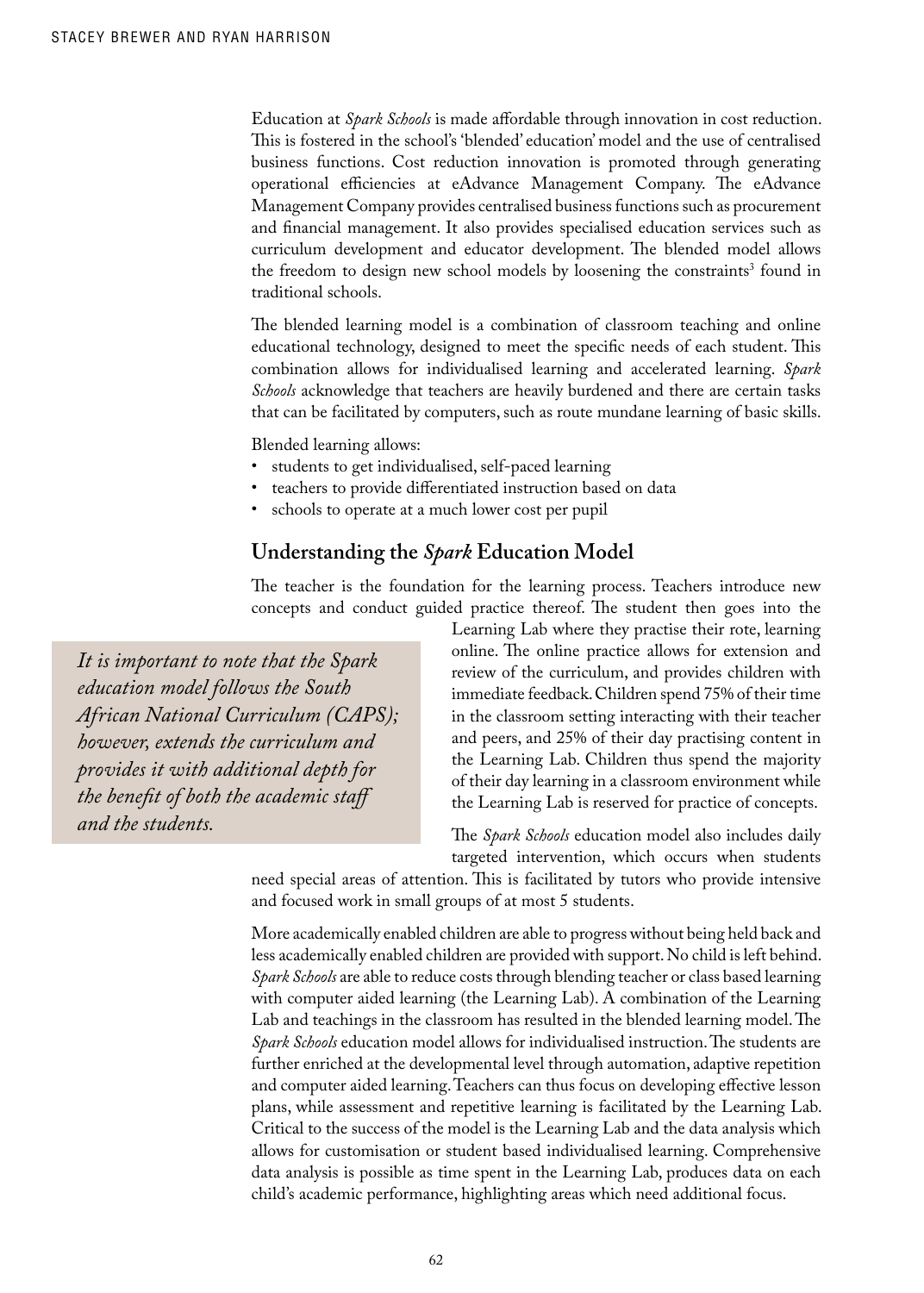

It is important to note that the Spark education model follows the South African National Curriculum (CAPS); however, extends the curriculum and provides it with additional depth for the benefit of both the academic staff and the students. By adopting the South African National Curriculum; *Spark Schools* remains relevant to the greater South African education context, as well as reinforces the possibility of broader state cooperation.

# **Understanding the Learning Lab**

The Learning Lab physically resembles a typical computer lab. The workstations are exclusively used to access web-based learning software. Students use the Learning Lab for 80 minutes per day, which is typically split between mathematics and literacy. The *!e Learning Lab combines online curricula, independent reading, and tutoring that strengthen basic skills at the appropriate level for each student.* 

Learning Lab is staffed with 5 individualised learning specialists (tutors). Two of the ILSs tutor children who need specific attention (typically the bottom 20% of a grade), while the remaining ILSs are coaches to the students working in the Learning Lab. The Learning Lab complements the classroom environment because it provides reinforcement of classroom material and allows for repetitive learning. This approach allows students that require specific small group instruction the opportunity to receive that individualised instruction, while the remaining students are given the room to practice at their own pace.

During the Learning Lab block, students work on computers to focus on individual learning needs and general skills practice. This online learning and practice time allows classroom teachers to focus more on their student interactions on concept extension, critical thinking and skills development. They may also engage in offline activities, such as independent reading and enrichment programmes during the Learning Lab block.

Computer aided learning is only used in instances where it is effective and beneficial to the student leaving higher level teaching and instruction to professional educators.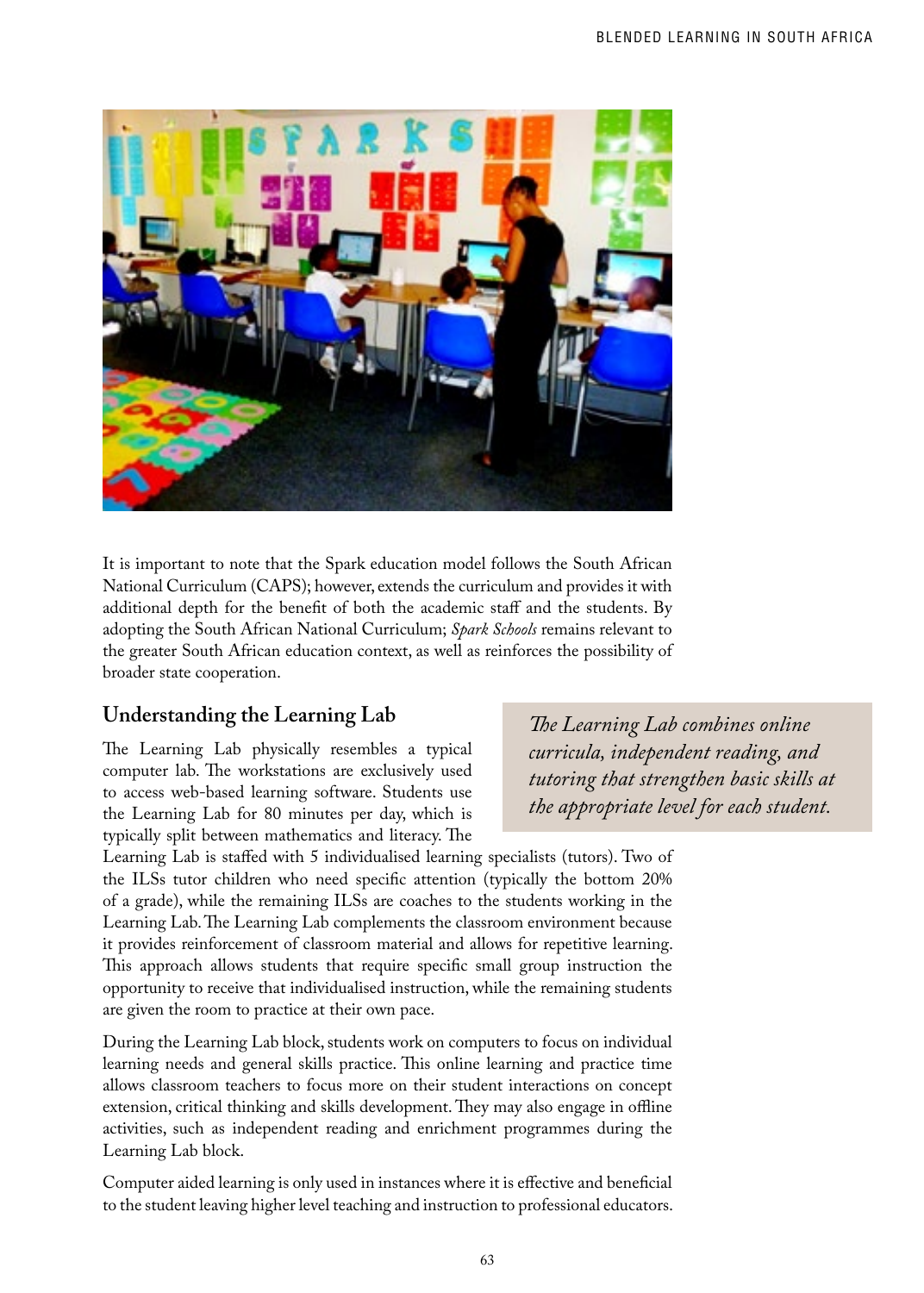The purpose of Learning Lab is to:

- provide 'the lift' for learners
- practise basic skills
- practise fundamental skills
- perfection
- repetition
- critical thinking and skills development

They are expected to carry out day-to*day administrative duties, handle the management of a school and exercise professional judgment. In addition, they are expected to articulate a vision and provide the effective organisational and instructional leadership needed so that teachers can succeed.*

Learning Lab content is linked with the national curriculum through micro-objectives that are set by the school. The Learning Lab combines online curricula, independent reading, and tutoring that strengthen basic skills at the appropriate level for each student. Using this highly differentiated set of instructional methods translates into increased student mastery of basic skills.

*Spark Schools* prides itself on the generation of rich data that is used to advance student performance. The success of the Learning Lab is the generation of data. Content vendors are not adopted unless they deliver

rich and comprehensive data on each child's progress. The importance of the data is critical as it provides educators with the ability to deeply understand and respond to each student's needs. Computer aided learning without data collection and data analysis, fails to unlock the true value of computer based education.

*Spark Schools* has dedicated onsite professionals who are responsible for the analysis of data generated in the school, as well as working with educators to understand the data and adapt teaching strategies where required. This function of data informing instruction is referred to as 'data driven individualised learning' and is recognised as a source of advantage for both the school and the student.

*Spark Schools* ensure that technology used does not add to the total cost to educate but rather decrease the total cost and allow for individualised learning to accelerate the learning process. This is achieved by only implementing technology that provides the school with an operational efficiency. Comprehensive business cases occupy technology implementation that seeks to promote student achievement as well as operational efficiency. Technology is seen as a tool that both promotes learning as well as has the ability to streamline the operations of a school, this technology is considered both for its impact on student achievement as well as on the total cost to educate.

Benefits for blended learning are as follows:

R5 *Create more time for teachers and increase in academic achievement*

The blended model brings flexibility back to the teachers' roles and job sustainability. This model allows schools to 'free up' teachers time while students work independently. The teacher now has the opportunity to pull small groups of students together to address learning gaps (individualisation), enhance or extend the curriculum, or spend time analysing student data (monitoring). This choice has deep implications for teacher sustainability as the teacher's job shifts from 'spending a little time doing a lot of things' to creating a space for sustained, individualised instruction. Teachers get to spend more time teaching.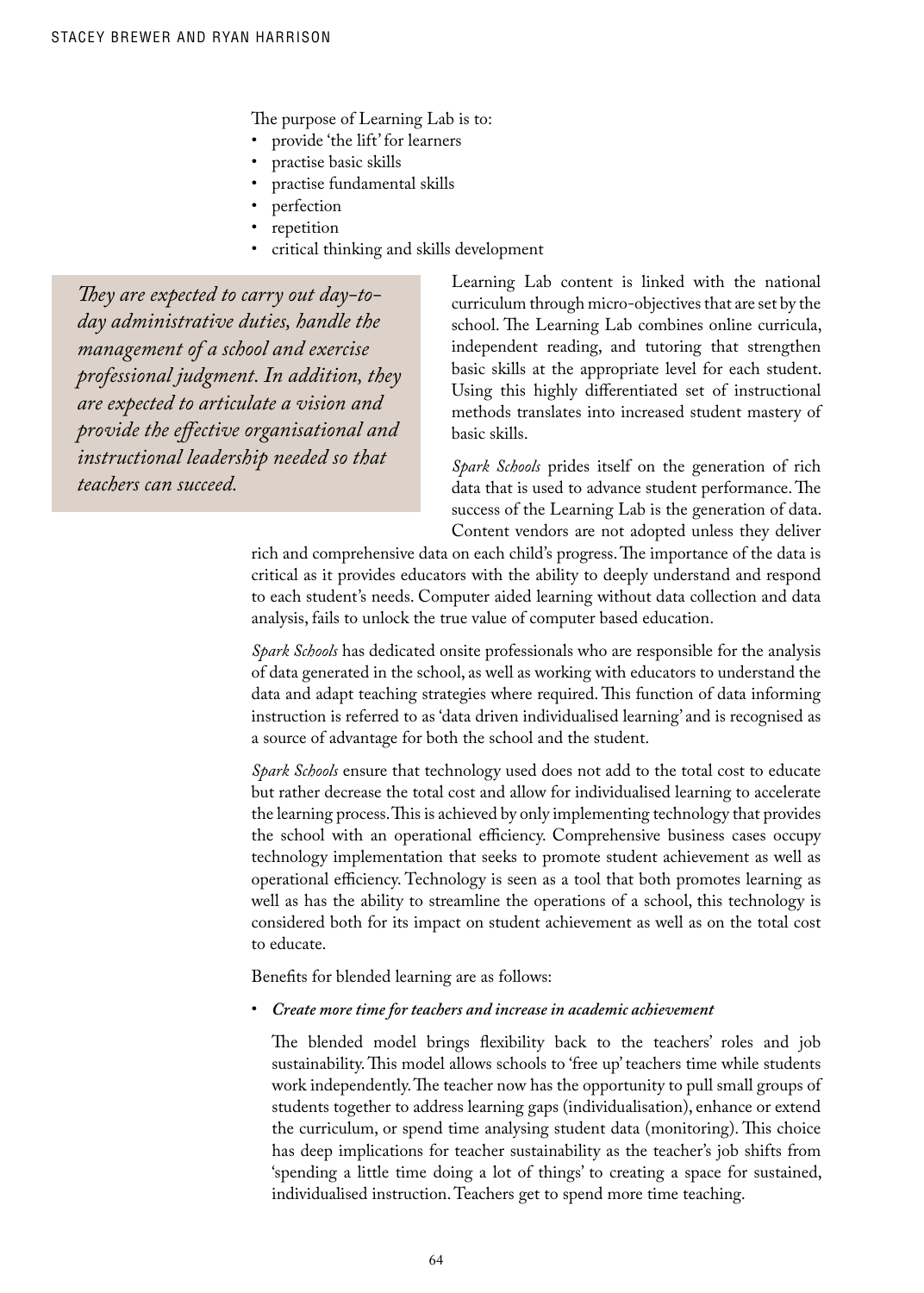

Teachers have more control of their time, which has profound implications for good teaching practice, teacher innovation, and job satisfaction. The promise here is that teachers have the space to make instructional choices that allow for the most impact on students. There is freedom to do 1:1, small group, or large group teaching, depending on what is most effective. Additionally time is freed-up to allow for more time analysing and addressing learning gaps that have an increased emphasis on the students' critical thinking and other higher order skills.

The potential also exists to differentiate or modularise teacher roles. Instead of having each teacher try to do everything, the model utilises expert teachers to engage in activities that leverage their extensive instructional expertise while less experienced teachers focus on providing academic interventions, and collaborating with expert teachers to expand their practice. In practise teachers specialise in a specific subject, and only are expected to teach that subject, while less experienced educators become tutors, where they focus on intervention. The subject specialisation from an early stage has the added benefit of ensuring greater curriculum coverage. Through this system, educators are given the choice to focus on their chosen specialisation and become experts, while new educators are given the space to grow, and develop their skills before moving into the classroom.

#### **•** Reallocate resources to tasks that schools otherwise cannot afford

One of the greatest challenges for school managers is that the cost structures of traditional schools are essentially impenetrable as salaries and facilities can account for as much as 80%4 of the budget.<sup>5</sup> Students spend time working independently via online platforms, which requires fewer staff members and therefore frees up resources to invest in more essential components of a school. These include academic interventions (tutoring and small group instruction), professional development and extra-curricular enhancements. Blending learning allows school operators to have choices to allocate their resources to things that they previously could not afford.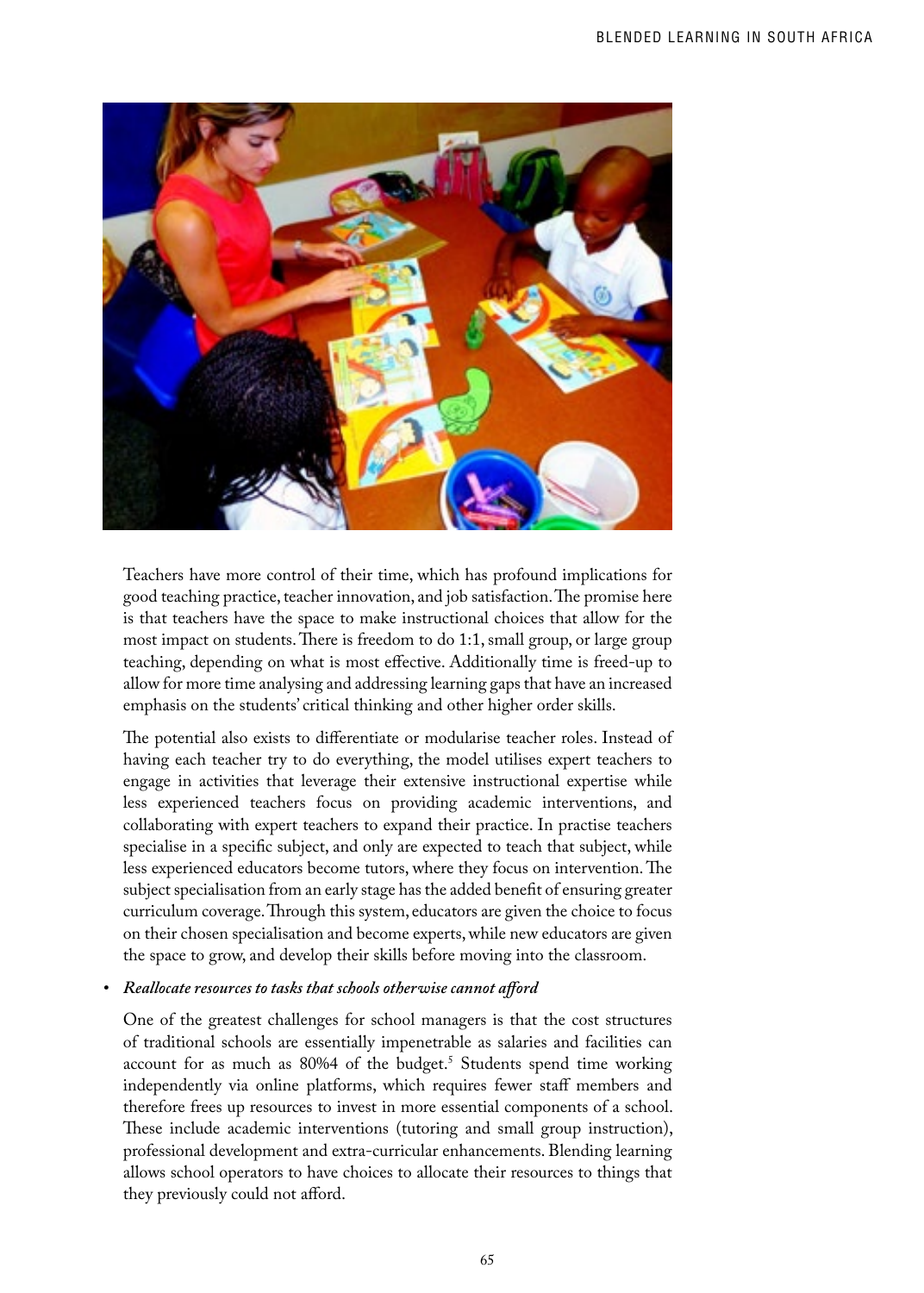#### • Reduce costs to cope with declining budgets/reduction in funding

Blended learning offers a path to strategically reduce costs while enabling a highquality learning environment. This can be achieved through the recruitment of fewer teachers.

A classroom that uses guided instruction is organised into a series of stations where students work independently on different learning activities. While

*Expert teachers spend a signi!cant amount of their time analysing student data, designing learning experiences, and providing targeted interventions.* 

students are engaged in independent work, the teacher pulls groups of three to six students to provide focused individualised instruction. Hence, it is not a case of hiring more people to free up other teachers. The time students do have with teachers is in smallgroup, personalised environments. This strategy is in contradiction to the traditional cost-cutting of academic programmes and firing of the least tenured

teachers regardless of performance. The blended learning model allows for cost savings, which can be reinvested in higher teacher salaries, leadership training, and other areas in the academic discipline.

Blended learning model has created opportunities for teachers to find new ways to reach students, individualise instruction, and find more time to teach. The blended learning model allows for effective and professional teaching at the heart of educational reform.

#### **•** Responding to real-time student data

Teachers appreciate knowing more about each student while reducing time spent on in-class "testing" because assessment data collected from online learning is far more abundant, informative and reliable. Teachers spend more time analysing student data rather than collecting it. The collection of data is critical in monitoring student progress in addition to optimising teacher time. The data that is collected provides robust individualised reporting on student capabilities.

#### **•** Targeting instruction

The blended learning model allows for student data to be abundant, which loosens time constraints, and allows for individualisation and accelerated learning. Teachers spend more time on targeted instruction (not scripted curriculum). Teachers operate with guided instruction and/or response to intervention, because they are trained to effectively address learning gaps that hamper student progress.

#### **•** Designing learning paths

Teachers facilitate the creation of learning paths for each individual student based on the student's individual strengths and weaknesses. These paths are composed of sets of standards-based learning objects designed to build mastery and provide immediate feedback to students, teachers, parents, and other education service providers. Teachers could architect these learning paths based on a student's prior learning gaps, optimal learning modalities, and/or interest. Teachers should no longer burn the candle at both ends creating their own content, but rather spend their time organising and customising libraries of high-quality learning objectives.